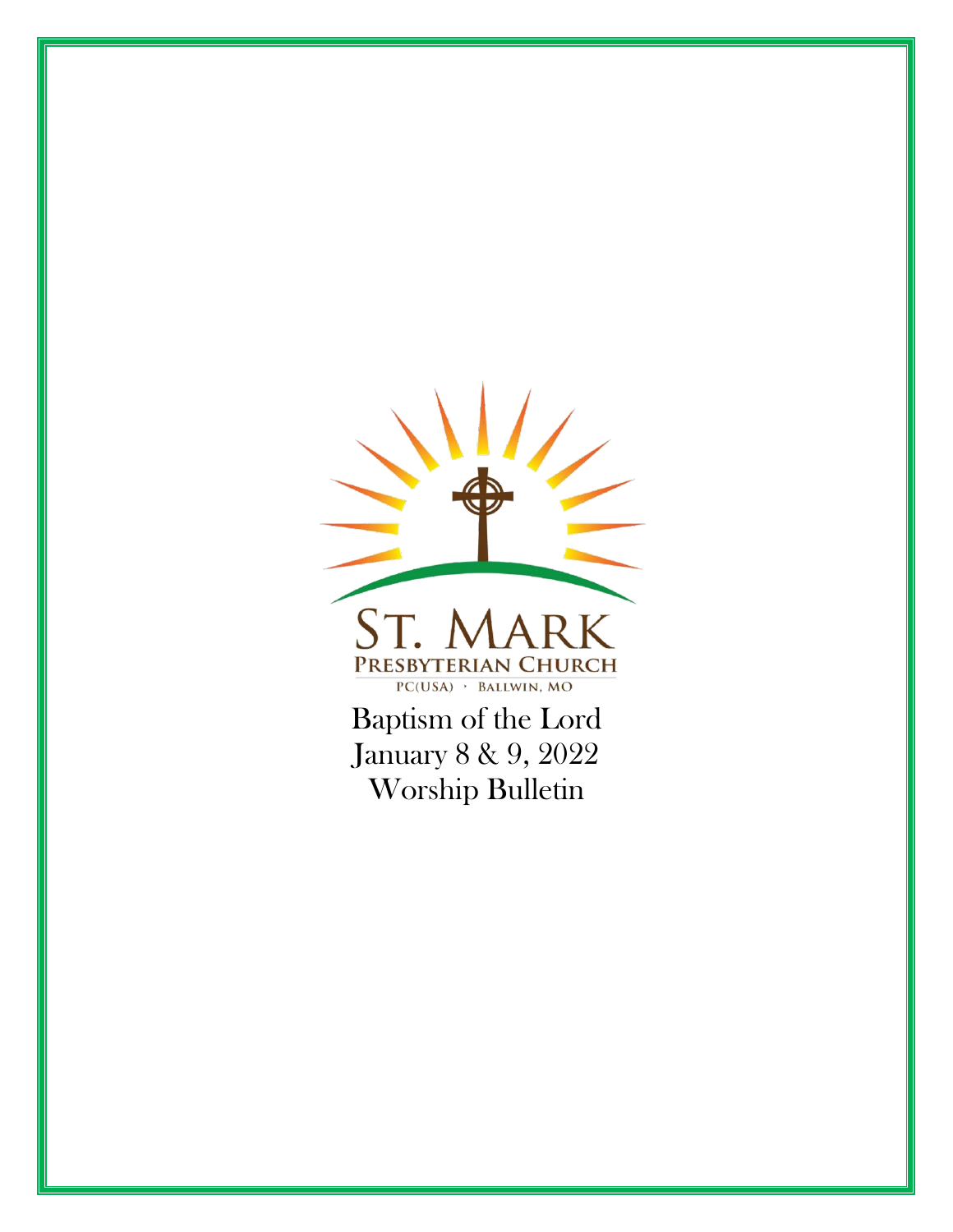### ORDER OF WORSHIP

#### CENTERING PRAYER

Loving God, we begin this new day in the sure knowledge you have claimed us as your children. In all that we do, keep us mindful of actions that are pleasing in your sight. In all that we say, make us attentive to the witness we give to your love. Let our lives be an example to all whom we encounter, living as children of God who follow in the path of Jesus, our Lord and our brother. Amen.

PRELUDE (Sunday Worship) *Theme and Fantasia on I Want to Walk as a Child of God* arr. Behnke

WELCOME and ANNOUNCEMENTS

#### **CALL TO WORSHIP**

The voice of God resounds upon the water. **The Spirit of the Lord hovers over the stream.** The Son of God is named, "Beloved." **And all who worship shout out, "Glory!"** Ascribe to the Lord majesty and strength. **Let us worship God in holy splendor.**

**† HYMN "Men of Faith, Rise Up and Sing" Hymnal #319**

### **PRAYER OF CONFESSION**

**We are precious in your sight, yet we often forget we are your beloved. We confess our love is fickle and inconstant. We follow selfish goals and deny our way of life harms others and hurts your world. We are sorry, and we want to change. Create in us a clean heart, strengthen our resolve, reconcile us one to another, and bless us with your peace. We continue to pray in Christ's name.** (Silent Confession)

ASSURANCE OF GRACE

#### **† SHARING THE PEACE OF CHRIST**

The peace of Christ be with you. **And also with you.**

#### **†GLORIA PATRI Hymnal #581**

TIME WITH CHILDREN (Sunday Worship) (Children  $5<sup>th</sup>$  grade and younger may leave to attend Sunday School)

SCRIPTURE Isaiah 43:1-7

SERMON THE CALLEG BY Name" Rev. Dr. Dave Burgess

#### **† AFFIRMATION OF FAITH The Apostles Creed**

**I believe in God, the Father almighty, Maker of heaven and earth, and in Jesus Christ his only Son, our Lord; who was conceived by the Holy Ghost, born of the Virgin Mary, suffered under Pontius Pilate, was crucified, dead, and buried; he descended into hell; the third day he rose again from the dead; he ascended into heaven, and sitteth on the right hand of God the Father Almighty; from thence he shall come to judge the quick and the dead. I believe in the Holy Ghost; the holy catholic church; the communion of saints; the forgiveness of sins; the resurrection of the body; and the life everlasting. Amen.**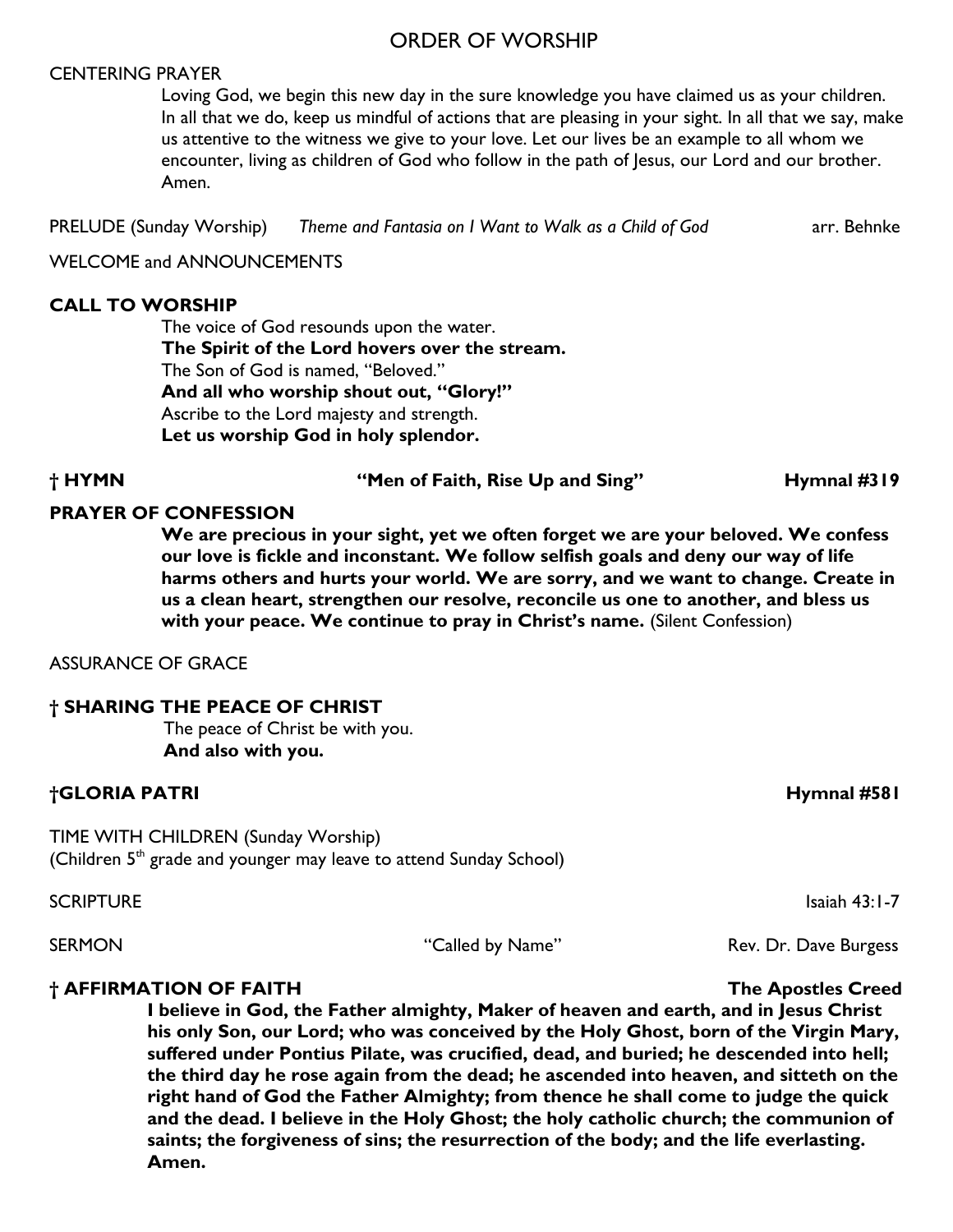#### **† THE DOXOLOGY Hymnal #606**

### **PRAYERS OF THE PEOPLE AND THE LORD'S PRAYER**

**Our Father, who art in heaven, hallowed be thy name, thy kingdom come, thy will be done, on earth as it is in heaven. Give us this day our daily bread; and forgive us our debts, as we forgive our debtors; and lead us not into temptation, but deliver us from evil. For thine is the kingdom, and the power, and the glory, forever. Amen.** 

ORDINATION & INSTALLATION OF CHURCH OFFICERS

| † HYMN                                                                   | "I, the Lord of Sea and Sky" | Hymnal #69   |
|--------------------------------------------------------------------------|------------------------------|--------------|
| † CHARGE AND BLESSING                                                    |                              |              |
| † BENEDICTION                                                            | "Go to the World!"           | Hymnal #295  |
| POSTLUDE (Sunday Worship)<br>† You are invited to stand, as you are able | Recessional                  | <b>Burke</b> |

#### **Congratulations to the Elders and Deacons being ordained and/or installed today:**

Elders: Mark Caplinger, Pat Feagan, Cay Noble, Chris Polak, and Jame Wild (Y) Deacons: Chris Brown, Paul Ke, Marilyn McMillen, Kay Merz, Linda Smith, Carl Tenpas, and Declan Phipps (Y)

## **UPCOMING EVENTS**

**January 9** - Youth Mission Trip Meeting, following 10 am worship

**January 11** - Go Getters Luncheon, 12 pm

**January 23 & 30** - Teacher Orientation and Safe Church Q&A, following 10 am worship

**January 23** - Youth Hangout - Details Coming Soon!

**January 26** - Presbyterian Women's Tea, 1:30 pm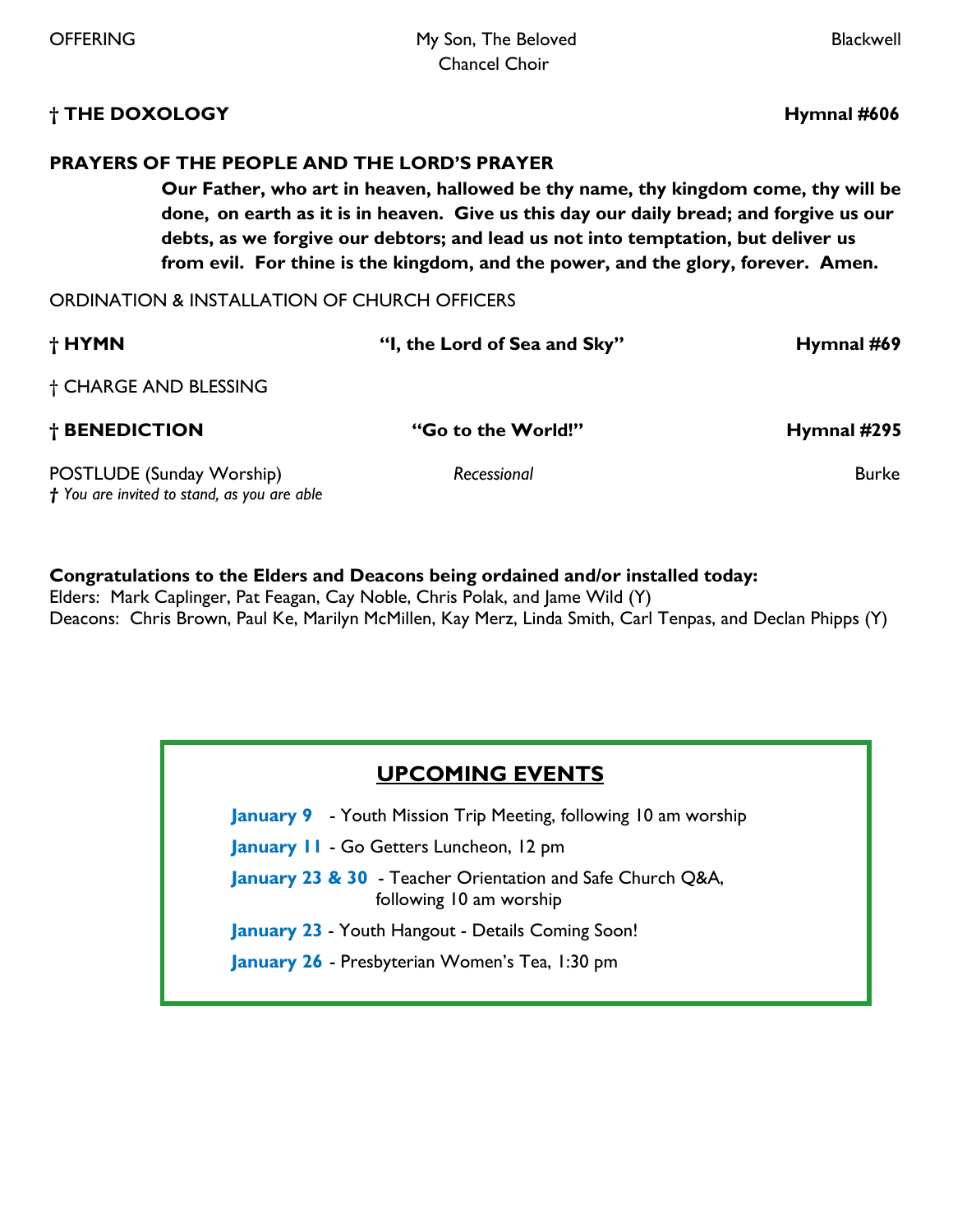# **WELCOME TO ST MARK PRESBYTERIAN CHURCH!**

We are pleased to have you join us this morning. Your presence enriches both us and this experience of worship together. It is our prayer this will be a time of challenge and encouragement. Wherever you may be on your faith journey, there is a place for you to participate in our life together here at St. Mark.

**To Our Guests.** We hope you enjoy your visit today. Whether this is your first visit, or you have been coming to St. Mark and are considering joining the church and you would like to know more about St. Mark, we would be happy to talk with you.

For more information, please contact the church office, 636-394-2233.

**Please wear your NAMETAG at church.** Don't have one? Stop by the church office where you will find a form to fill out in the "Name Badge" mailbox.

**Listening devices** are also available and may be picked up from the sound technician in the booth at the back of the sanctuary.

**October/November/December** *These Days* devotional booklets are in the lobby at the Mark entrance.

**Please be aware** that, as St. Mark works to increase safety and security, all doors to the building are locked Sunday morning once worship has begun. Those who arrive late should approach the Mark door and will be admitted by a member of the Security Team, who will be in the Narthex before, during and after worship.

**Flowers for the Sanctuary** are given by Debbie & George Hames, "In memory of our parents".

# **WAYS TO GIVE**

If you would like to make a monetary donation to St. Mark, we have several convenient and easy ways to do this:

- 1. **In-person:** An offering plate is available in the Narthex after the worship service.
- 2. **Mail**: Please make check out to
	- St. Mark Presbyterian Church and send to:
- St. Mark Presbyterian Church
- 601 Claymont Drive Ballwin, MO 63011
- 3. **Online**: To donate, use the **QR Code** here to



be directed to our giving page on discoverstmark.org, **OR** go to:

www.discoverstmark.org/ giving/make-an-on-linedonation-to-st-mark/

# **MEN'S BIBLE STUDY GROUP**

On January 11th, 7:30 AM Men's Bible Study will begin the New Year studying C S Lewis's "Mere Christianity". This book is an adaption of Lewis's World War II BBC talks about Christianity. It is a thought-provoking book which should provide great discussion and insight in what it means to be a Christian in today's world. The Men's Bible Study will meet every Tuesday at 7:30 AM in room 102 at St Mark. All St Mark Men and guests are welcome to attend.

For more information contact Bruce Cranston or Glen Corlett.

# **WHAT'S HAPPENING WITH CHILDREN'S MINISTRY**

# **NEW SUNDAY SCHOOL FORMAT**

On Sunday, January 9, we will have two separate Sunday School classes, adding a PreK class called "Story Time." There will be a sign-in sheet at the welcome desk for both Elementary and PreK classes. Can't wait to see you there!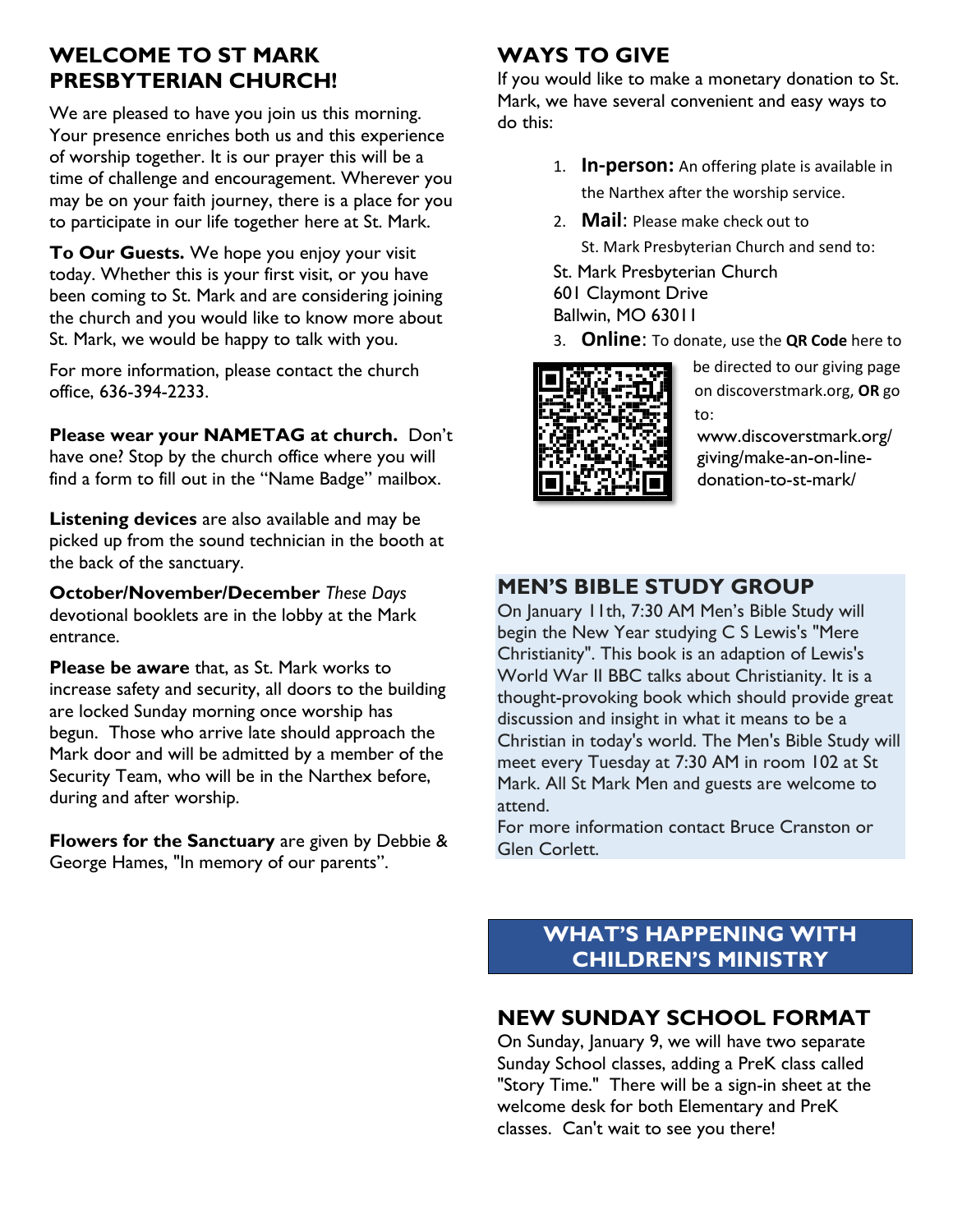# **TEACHER ORIENTATION AND SAFE CHURCH Q & A**

Teacher orientation & Safe Church Q & A with Latisha Gilliland, Children's Ministry Director, will be available in room 102 directly after the morning worship service on January 23 & 30. Bring any questions you may have regarding Safe Church Policy or becoming a St. Mark volunteer.



January 12 is the Kick Off Party for "Shout Hosanna" A Musical for Palm Sunday! We will meet every Wednesday from 5-6 pm. All children ages 3 – 12 are welcome! Contact [lgilliland@discoverstmar.org](mailto:lgilliland@discoverstmar.org) for more information. Sign up today!!

# HTUOL

## WEDNESDAYS

**Will Resume January 12!**



# **YOUTH MISSION TRIP TEAM MEETING**

Youth who are interested in the Summer 2022 youth mission trip are invited to see Pastor MP following worship on Sunday, January 9, to pick up a mission team packet. This is also a time for youth and parents to ask any questions.

# **ST. MARK GO GETTERS**

Please join the Go Getters January 11 luncheon at Charros Mexican Restaurant, located at 14839 Clayton Road, Chesterfield, Mo. 636/256-7071. We will meet at the restaurant at 12:00 noon. Please let Jan Graves or Judy Richardson know of your plans to attend on or before January 7, 2022.

# **WHAT'S HAPPENING WITH YOUTH**



# **YOUTH LID PROJECT**

GREAT JOB EVERYONE! On Sunday, December 5, we weighed all of the cleaned and

sorted lids and we have 526 pounds! 26 pounds over what we need. Soon Tricia Rouff will be driving to the site to make the exchange; lids for a plastic table which we have decided to donate to Mound Ridge Camp!

# ,,,,,,,,,,,,,,,  **SAVE THE DATE!**

# **FOR A FUN PRE-VALENTINE'S DAY MIXER!**

Sunday, February  $6<sub>th</sub>$ , we are planning to gather in the Narthex for appetizers and desserts. So break out those yummy recipes and start planning what you would like to bring to the event! (Or cheat a little and use one of the recipes from the Jingle Mingle Cookbook!)

**AND** Keep your eyes peeled for a new and exciting Coffee Corner coming soon!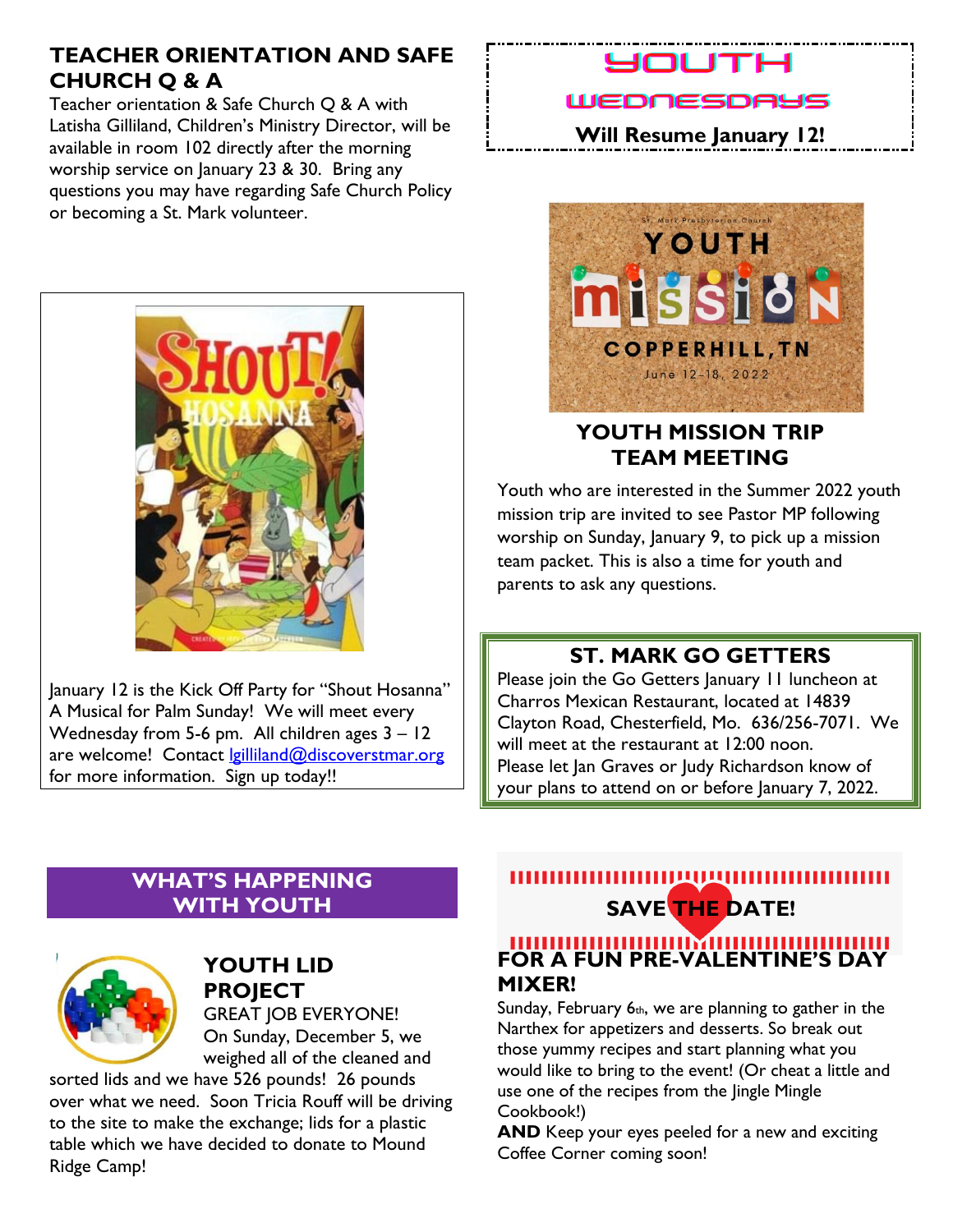# **MISSION AT ST. MARK**

# **Personal Care Product Collection**



Did you know that SNAP/EBT/WIC/Food stamps *cannot* be used for personal care products? During January and February, we will collect deodorant, bar soap, shampoo, lotion, and

toothpaste. The collection will benefit Circle of Concern, Isaiah 58 Ministries, and Presbyterian Children's Homes and Services.

Please place your donations on the table in the pastors' hallway. You may also write a check indicating the mission partner(s) on the memo line.

# **THANK YOU, ST. MARK, FOR YOUR GENEROSITY!**



138 pounds of food/hygiene items were donated for Circle of Concern through the Children's Christmas program. In addition, Isaiah 58 was the recipient of 63 angel tree gifts **PLUS** 43 teddy bears from PW for their annual holiday store!

#### Christmas Alternatives –

#### Our 21st Year!

St Mark Christmas Alternatives: a better way to live the values of the Season and make a real impact. Over \$10,000 of alternative, transformational Christmas gifts were donated in December. Amen!



# **COMING SOON – DISCOVER MISSION SUNDAY AT ST. MARK**

On Sunday, February 27, representatives from our primary mission partners will be available at display tables in the narthex before and after worship service to share with you their work and how you can support them.

# **ST. MARK PRESBYTERIAN WOMEN**



Please ioin Grandma and Me at the St. Mark Presbyterian Women's 2022 Annual Tea

(Virtually again this year!)\* Wednesday, January 26  $1:30$  p.m.

This will be a show-and-tell celebration of the lessons we were taught by our Grandmothers.

Watch for your invite in your e-mail from St. Mark. \*Feasts of the Bible will be rescheduled.

But those who trust in the Lord will renew their strength; they will soar on wings like eagles; they will run and not become weary, they will walk and not faint.

Isaiah 40:31

Come soar with the eagles!

**Save the Date** February 26-27 2022

**St. Mark Women's Virtual Retreat** 

# **THANK YOU TO ST. MARK PW MEMBERS!**

Thank you to the PW Circles for providing Christmas gifts to children receiving



care through Presbyterian Children's Homes and Services. Your generosity has provided Christmas blessings to 60 children.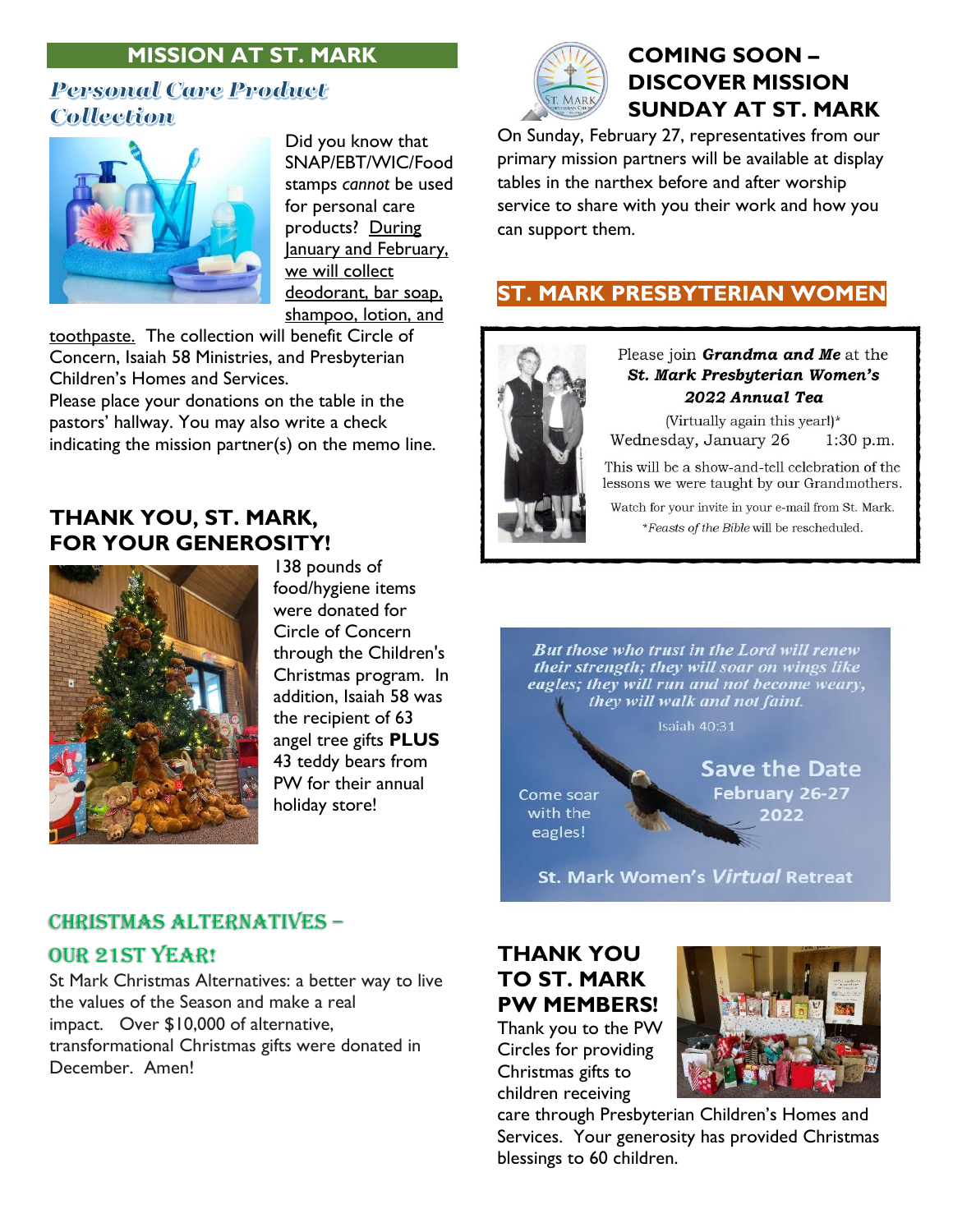

# **UPCOMING 2022 BLOOD DRIVES**

St. Mark & the Red Cross are pleased to announce the 2022 Blood Drive schedule as follows:

- February 27
- April 24
- August 21
- October 23

*Blood Drives are held in Gleason Hall from 8:30 AM to 1:30 PM*

### *These Blood Drives are held in Gleason Hall on Sundays from 8:30 AM to 1:30 PM*

For years St. Mark has participated in this very valuable community service. For donors who regularly give blood, please add this schedule to your 2022 calendar. For members & community residents who have been thinking about giving for the first time, let this year be the beginning of a new habit in your life. A member of your community may be the one who receives your blood because of cancer, transplant surgery, other life-saving surgeries, genetic blood disorders, various illnesses & a multitude of various accidents. **BE THE ONE WHO BRINGS HOPE & HEALING TO THOSE PATIENTS IN NEED.**

The Deacon's Health & Wellness Committee looks forward to seeing our past donors & renewing old friendships & hopefully meeting new donors & making new friendships in this coming new year.

# **PART-TIME SEXTON POSITION**

St. Mark is seeking the employment of a Part-Time (weekends required) Sexton. General duties will include, but not limited to: cleaning and minor maintenance services for the Church building & grounds, and driving of small bus for church members attending Sunday services and other church events. The successful candidate will work under the leadership and guidance of the Senior Pastor and Office/Facilities Manager, in collaboration with the Property Committee. To view this job posting and to apply, please visit [www.discoverstmark.org.](http://www.discoverstmark.org/) Send all completed applications and resumes to [personnel@discoverstmark.org](mailto:personnel@discoverstmark.org)